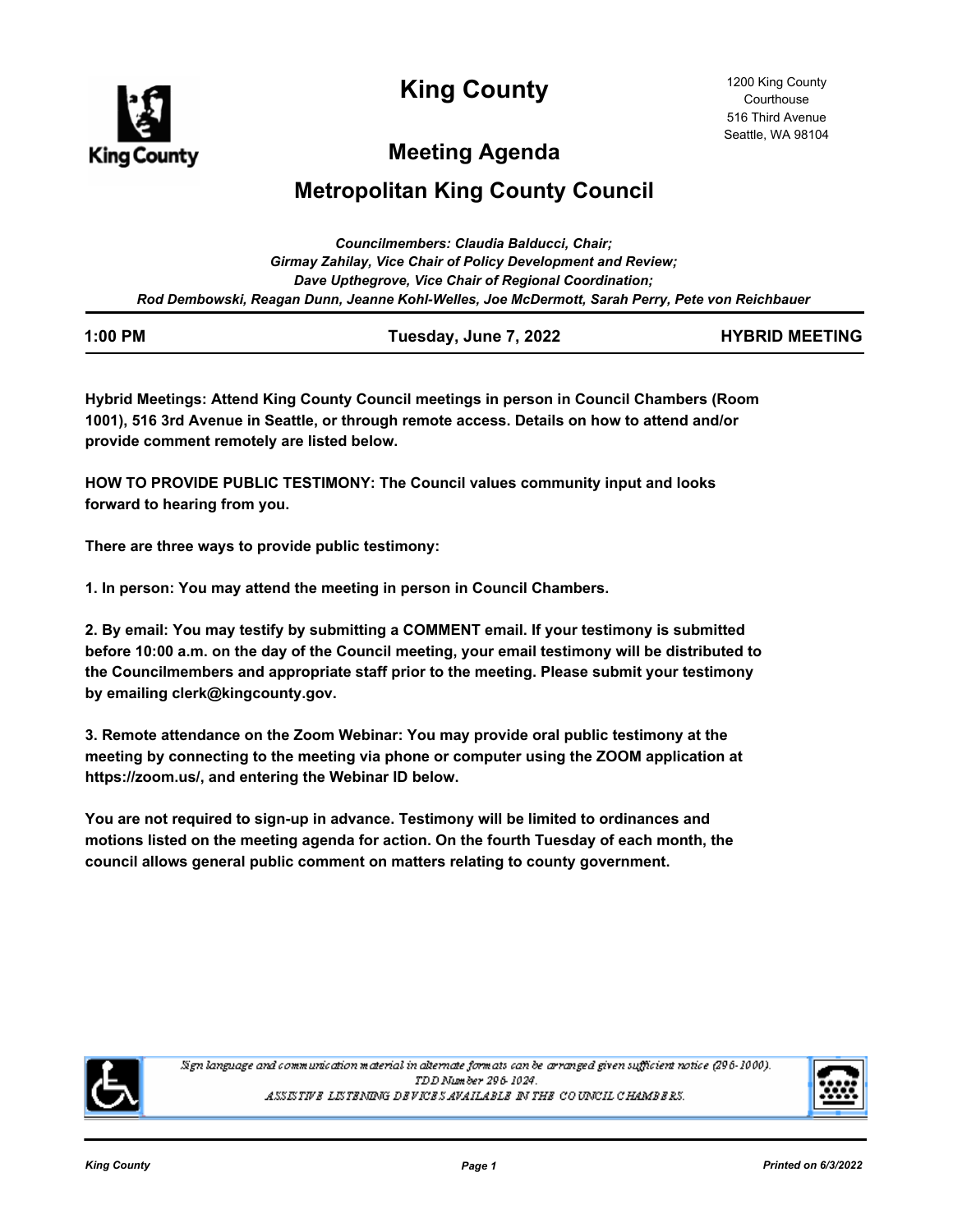#### **CONNECTING TO THE WEBINAR**

**Webinar ID: 890 5838 1493**

**If you do not have access to the ZOOM application, you can connect to the meeting by calling 1-253-215-8782 and using the Webinar ID. Connecting in this manner, however, may impact your ability to be unmuted to speak.** 

**You have the right to language access services at no cost to you. To request these services, please contact our Language Access Coordinator, Deandra Stanley at 206-477-7707, or deandra.stanley@kingcounty.gov by 10:00 a.m. the day prior to the meeting.**

**If you do not wish to be called upon for public comment during the meeting, please help us manage the callers and use one of the options below (Live Streaming or King County TV Channel 22).**

**HOW TO LISTEN TO THE MEETING: There are several ways to listen to the meeting if you don't wish to provide public testimony:**

**1. Stream online via this link: https://livestream.com/accounts/15175343/events/4485487, or input the link web address into your web browser.**

**2. Watch King County TV Channel 22 (Comcast Channel 22 and 322(HD), Wave Broadband Channel 22).**

**3. Listen to the meeting by telephone – See "Connecting to the Webinar" above.**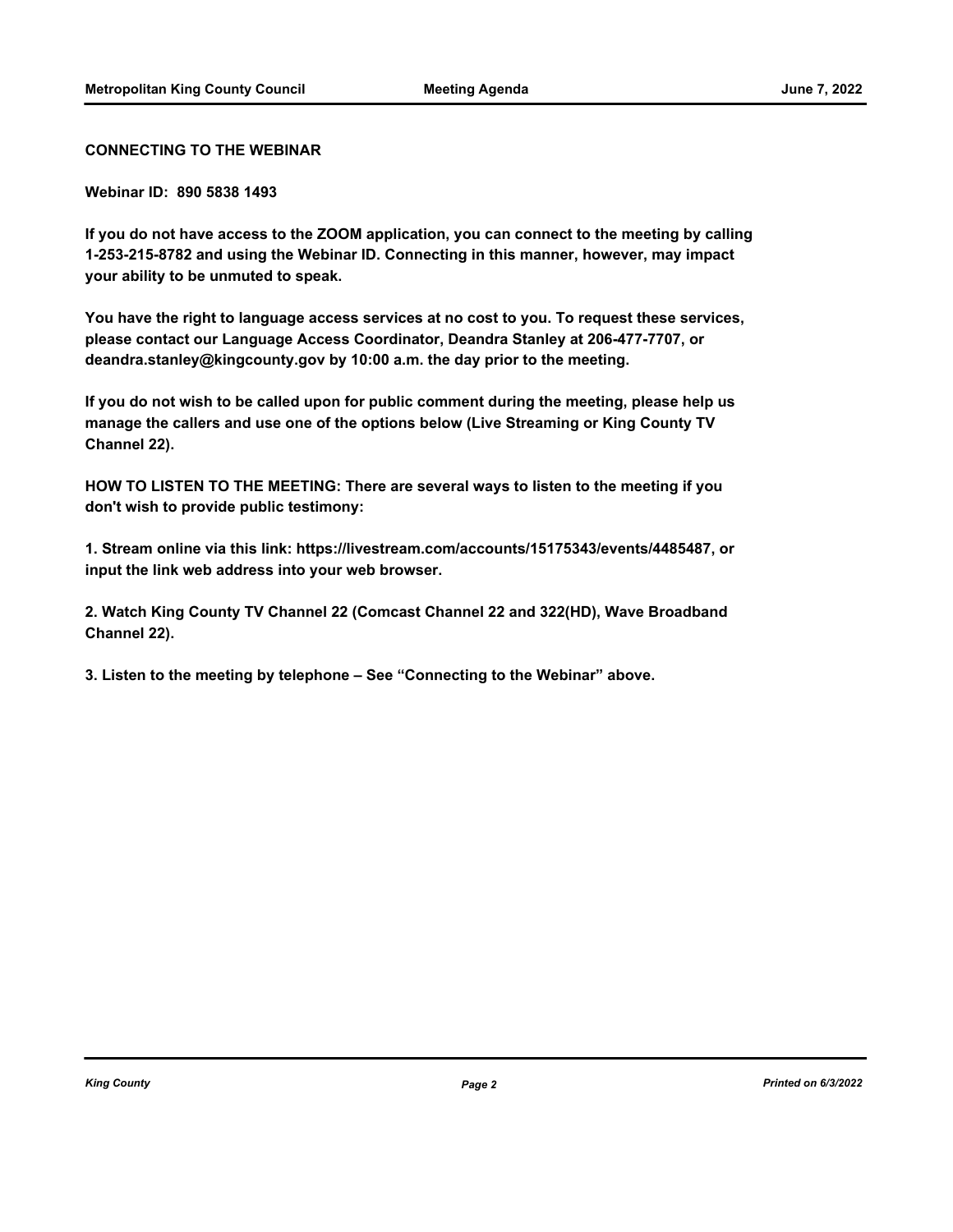## **1. Call to Order**

- **2. Roll Call**
- **3. Flag Salute and Pledge of Allegiance**

*Councilmember Perry*

## **4. Approval of Minutes of May 24, 2022**

*Councilmember Zahilay*

## **5. Additions to the Council Agenda**

**6. Special Item**

## **Proclamation of June 2022 as LGBTQ+ Pride Month in King County**

*Councilmember McDermott and Councilmember Upthegrove*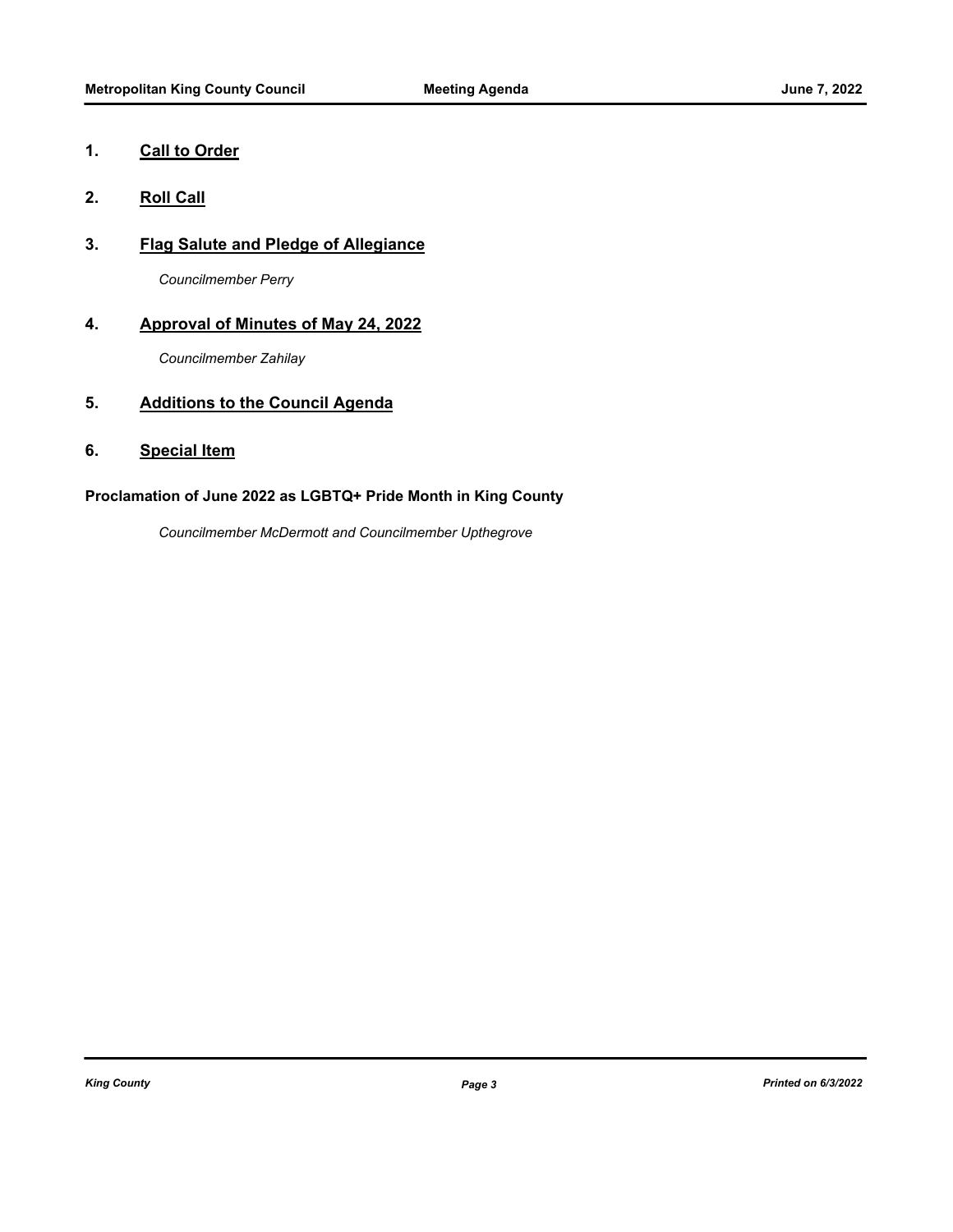# **Hearing and Second Reading of Ordinances from Standing Committees and Regional Committees, and of Ordinances related to Collective Bargaining**

**There will be one public hearing on Items 7-11 & 19-25**

## **Consent Items 7-8**

*Councilmember Zahilay*

#### **7.** [Proposed Ordinance No. 2022-0155](http://kingcounty.legistar.com/gateway.aspx?m=l&id=/matter.aspx?key=23026)

AN ORDINANCE relating to code changes to establish appropriate timelines necessary to complete the 2024 update to the King County Comprehensive Plan; and amending Ordinance 13147, Section 22, as amended, and K.C.C. 20.18.060 and Ordinance 6949, Section 7, as amended, and K.C.C. 20.44.050.

*Sponsors:* Perry

*On 4/5/2022, the Metropolitan King County Council Introduced and Referred to Local Services and Land Use Committee.* 

*On 4/26/2022, the Local Services and Land Use Committee Recommended Do Pass Consent.*

#### **8.** [Proposed Substitute Ordinance No. 2022-0169.2](http://kingcounty.legistar.com/gateway.aspx?m=l&id=/matter.aspx?key=23056)

AN ORDINANCE authorizing the King County executive to execute an interlocal agreement with the city of Kent to design and overlay South 212th Street between the Green River Bridge and Orillia Road that includes a portion of the project that is unincorporated King County.

*Sponsors:* Perry

*On 5/3/2022, the Metropolitan King County Council Introduced and Referred to Local Services and Land Use Committee.* 

*On 5/24/2022, the Local Services and Land Use Committee Recommended Do Pass Substitute Consent.*

**Public Hearing Required on Consent Items 7-8**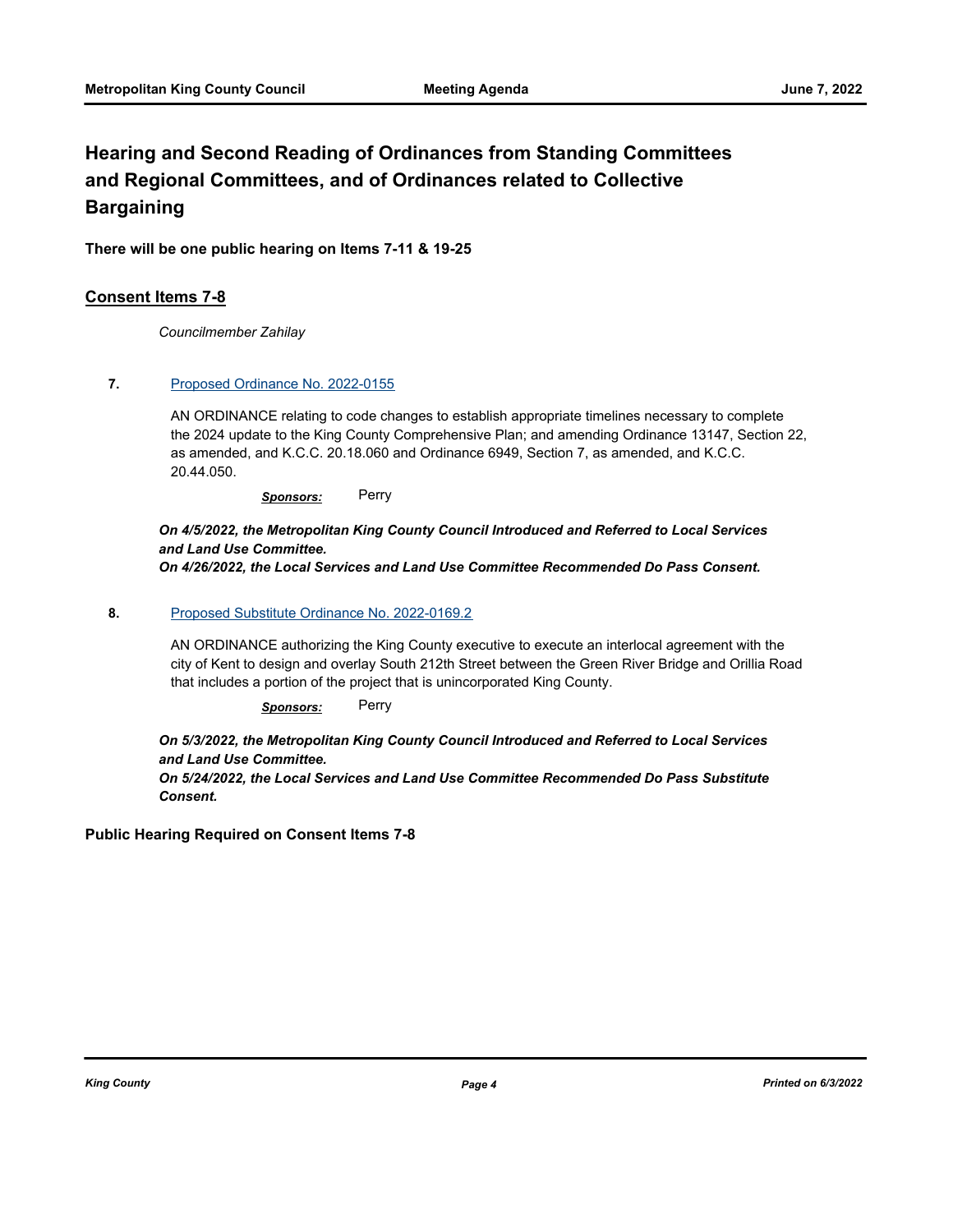### **Budget and Fiscal Management**

*Councilmember McDermott*

#### **9.** [Proposed Ordinance No. 2022-0172](http://kingcounty.legistar.com/gateway.aspx?m=l&id=/matter.aspx?key=23076)

AN ORDINANCE relating to rates and charges for sewage treatment and disposal; and amending Ordinance 12353, Section 2, as amended, and K.C.C. 4A.670.100, Ordinance 18745, Section 2, and Ordinance 11398, Section 1, as amended, and K.C.C. 28.84.055.

*Sponsors:* McDermott

*On 5/3/2022, the Metropolitan King County Council Introduced and Referred to Budget and Fiscal Management Committee.* 

*On 5/11/2022, the Budget and Fiscal Management Committee Deferred. On 5/25/2022, the Budget and Fiscal Management Committee Recommended Do Pass.* **Public Hearing Required**

### **Transportation, Economy and Environment**

*Councilmember Dembowski*

#### **10.** [Proposed Ordinance No. 2022-0157](http://kingcounty.legistar.com/gateway.aspx?m=l&id=/matter.aspx?key=23028)

AN ORDINANCE relating to the sale of biomethane and related environmental attributes held by the county; authorizing the wastewater treatment division to enter into an agreement for the sale of biomethane and environmental attributes associated with purified biomethane produced at the South Wastewater Treatment Plant to Bluesource, LLC.

*Sponsors:* Dembowski

*On 4/19/2022, the Metropolitan King County Council Introduced and Referred to Transportation, Economy and Environment Committee.*

## **SUBJECT TO A MOTION TO RELIEVE THE COMMITTEE OF FURTHER CONSIDERATION PURSUANT TO K.C.C. 1.24.125**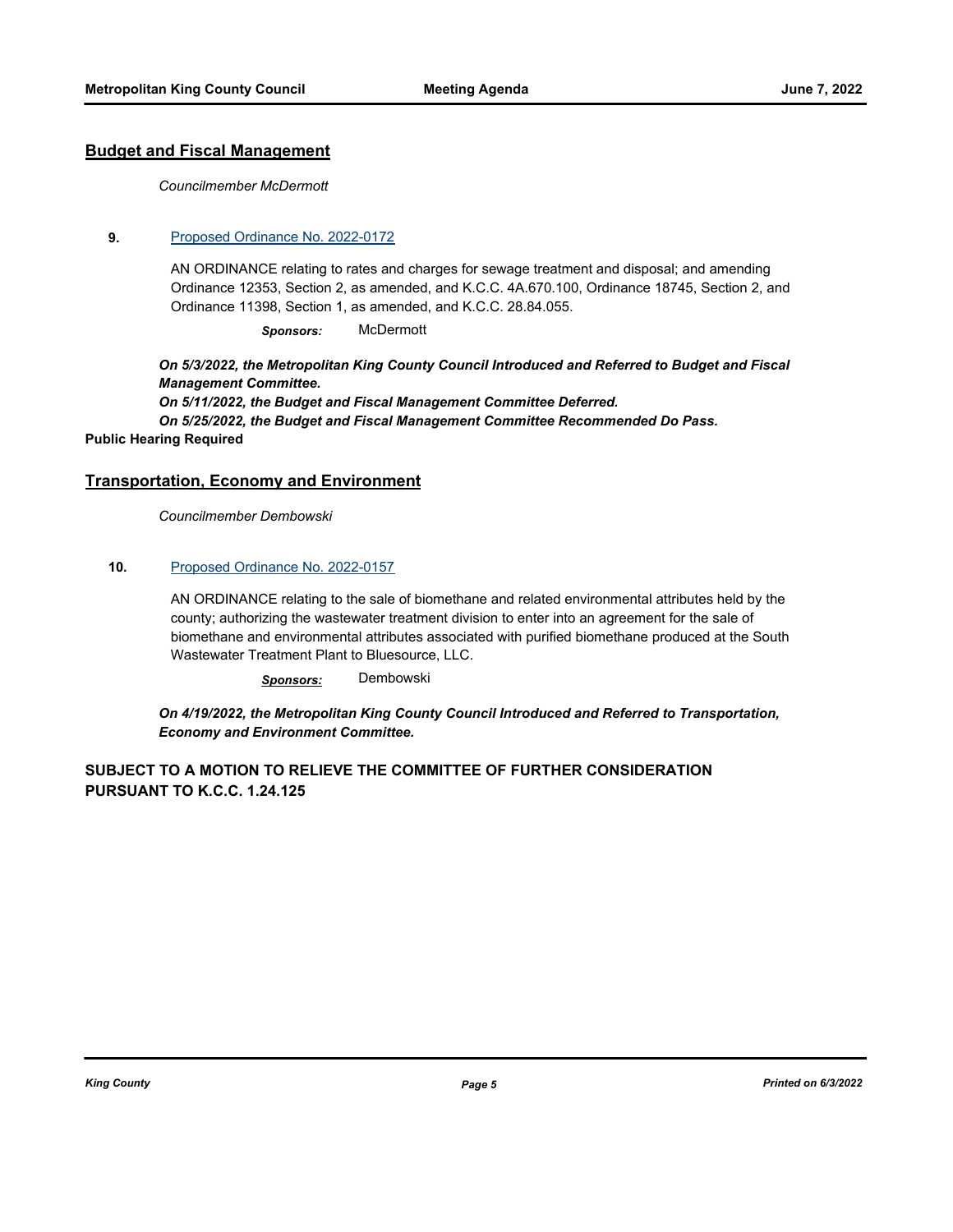# **First Reading of and Action on Emergency Ordinances Without Referral to Committee**

## **11.** [Proposed Ordinance No. 2022-0216](http://kingcounty.legistar.com/gateway.aspx?m=l&id=/matter.aspx?key=23155)

AN ORDINANCE relating to updating the King County Code that governs the foreclosure process for C-PACER to comply with changes in state law; amending Ordinance 19360, Section 3, and K.C.C. 18.19.020; and declaring an emergency.

*Sponsors:* Dembowski

# **SUBJECT TO A MOTION TO SUSPEND THE RULES TO HOLD A PUBLIC HEARING LESS THAN SEVEN DAYS AFTER FIRST READING PURSUANT TO K.C.C. 1.24.095 AND A MOTION TO SUSPEND THE RULES TO TAKE ACTION WITHOUT REFERRAL TO COMMITTEE PURSUANT TO K.C.C. 1.24.085**

# **Hearing Examiner Consent Agenda - Items 12-18**

*Councilmember Dembowski*

## **12.** [Proposed Substitute Ordinance No. 2022-0134.2](http://kingcounty.legistar.com/gateway.aspx?m=l&id=/matter.aspx?key=22982)

AN ORDINANCE concurring with the recommendation of the hearing examiner to approve, subject to conditions, the application for public benefit rating system assessed valuation for open space submitted by Full Moon Fever LLC for property located at 14931 108th Lane SW Vashon, WA, designated department of natural resources and parks, water and land resources division file no. E21CT028.

*Sponsors:* Balducci

### *On 3/22/2022, the Metropolitan King County Council Introduced and Referred to Hearing Examiner.*

#### **13.** [Proposed Substitute Ordinance No. 2022-0135.2](http://kingcounty.legistar.com/gateway.aspx?m=l&id=/matter.aspx?key=22983)

AN ORDINANCE concurring with the recommendation of the hearing examiner to approve, subject to conditions, the application for public benefit rating system assessed valuation for open space submitted by Emily Ching and Jason Gold for property located at 25016 75th Avenue SW, Vashon, WA, designated department of natural resources and parks, water and land resources division file no. E21CT036.

*Sponsors:* Balducci

*On 3/22/2022, the Metropolitan King County Council Introduced and Referred to Hearing Examiner.*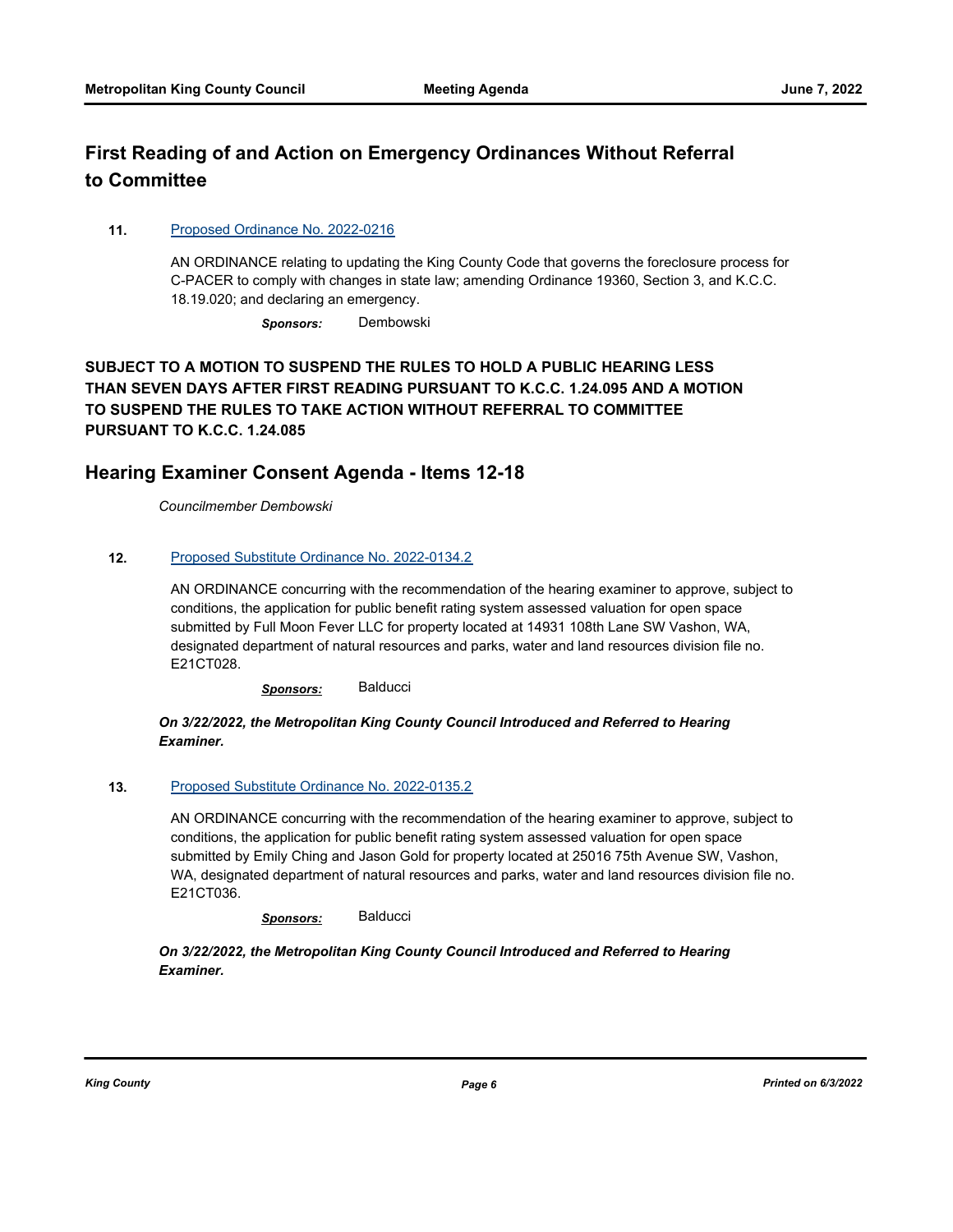#### **14.** [Proposed Substitute Ordinance No. 2022-0136.2](http://kingcounty.legistar.com/gateway.aspx?m=l&id=/matter.aspx?key=22984)

AN ORDINANCE concurring with the recommendation of the hearing examiner to approve, subject to conditions, the application for public benefit rating system assessed valuation for open space submitted by Reinlieb Family Trust for property located at 7824 260th Avenue NE, Redmond, WA, designated department of natural resources and parks, water and land resources division file no. E21CT029.

*Sponsors:* Balducci

#### *On 3/22/2022, the Metropolitan King County Council Introduced and Referred to Hearing Examiner.*

#### **15.** [Proposed Substitute Ordinance No. 2022-0137.2](http://kingcounty.legistar.com/gateway.aspx?m=l&id=/matter.aspx?key=22985)

AN ORDINANCE concurring with the recommendation of the hearing examiner to approve, subject to conditions, the application for public benefit rating system assessed valuation for open space submitted by Michael Tracy for property located at 22930 Landers Road SW, Vashon, WA, designated department of natural resources and parks, water and land resources division file no. E21CT035.

*Sponsors:* Balducci

### *On 3/22/2022, the Metropolitan King County Council Introduced and Referred to Hearing Examiner.*

### **16.** [Proposed Substitute Ordinance No. 2022-0138.2](http://kingcounty.legistar.com/gateway.aspx?m=l&id=/matter.aspx?key=22987)

AN ORDINANCE concurring with the recommendation of the hearing examiner to approve, subject to conditions, the application for public benefit rating system assessed valuation for open space submitted by Kurt and Kathleen Baker for property located at 10328 244th Avenue NE, Redmond, WA, designated department of natural resources and parks, water and land resources division file no. E21CT030.

*Sponsors:* Balducci

#### *On 3/22/2022, the Metropolitan King County Council Introduced and Referred to Hearing Examiner.*

#### **17.** [Proposed Substitute Ordinance No. 2022-0139.2](http://kingcounty.legistar.com/gateway.aspx?m=l&id=/matter.aspx?key=22988)

AN ORDINANCE concurring with the recommendation of the hearing examiner to approve, subject to conditions, the application for public benefit rating system assessed valuation for open space submitted by Joel and Angela Gregory for property located at 18650 SE 188th Street, Issaquah, WA, designated department of natural resources and parks, water and land resources division file no. E21CT034.

*Sponsors:* Balducci

*On 3/22/2022, the Metropolitan King County Council Introduced and Referred to Hearing Examiner.*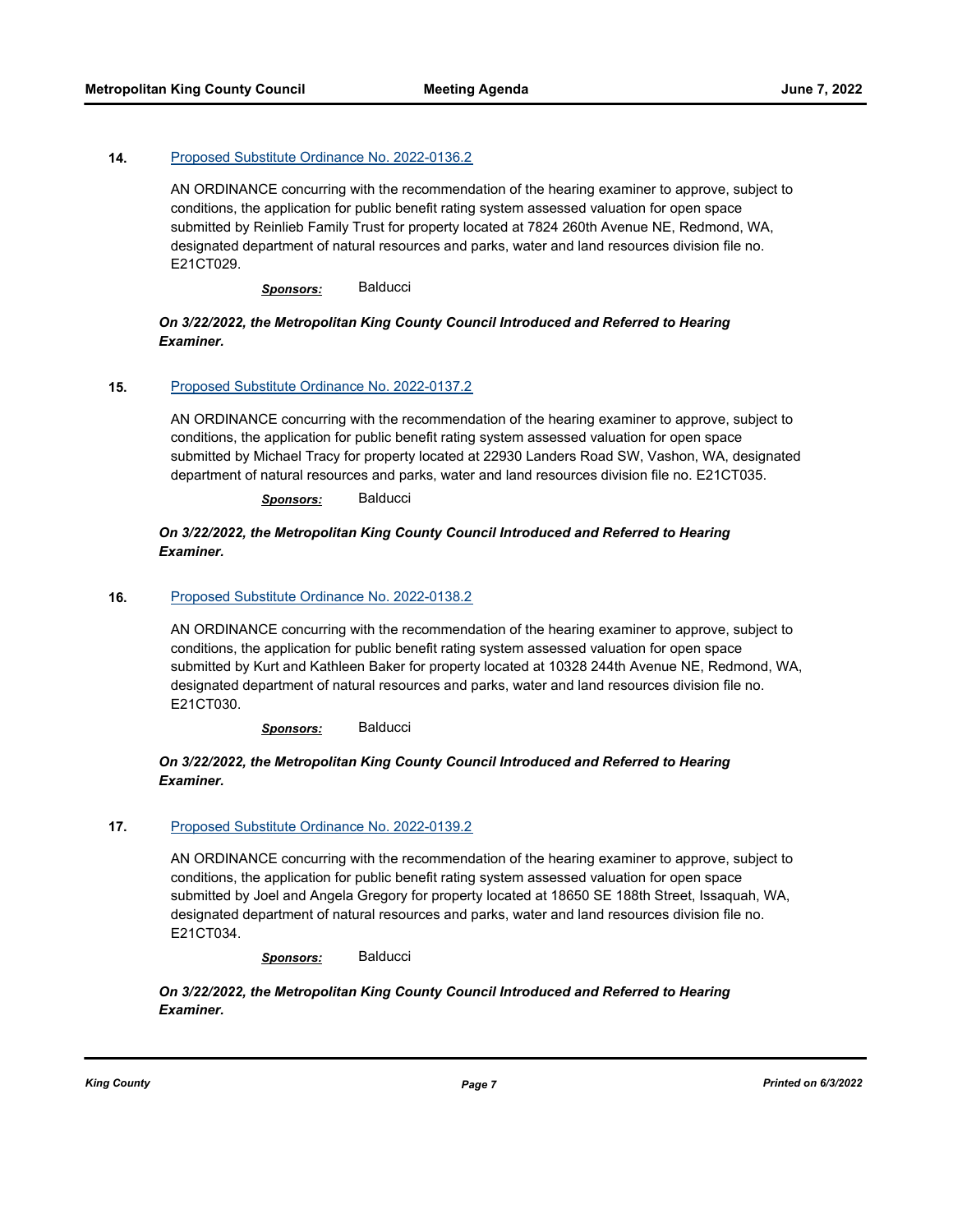#### **18.** [Proposed Substitute Ordinance No. 2022-0140.2](http://kingcounty.legistar.com/gateway.aspx?m=l&id=/matter.aspx?key=22989)

AN ORDINANCE concurring with the recommendation of the hearing examiner to approve, subject to conditions, the application for public benefit rating system assessed valuation for open space submitted by Otter Lake LLC for property located at 182xx W Spring Lake Drive SE, Renton, WA, designated department of natural resources and parks, water and land resources division file no. E21CT032.

*Sponsors:* Balducci

*On 3/22/2022, the Metropolitan King County Council Introduced and Referred to Hearing Examiner.*

# **Motions, from Standing Committees and Regional Committees and Motions related to Collective Bargaining, for Council Action**

### **Consent Items19-22**

*Councilmember Zahilay*

## **19.** [Proposed Motion No. 2022-0179](http://kingcounty.legistar.com/gateway.aspx?m=l&id=/matter.aspx?key=23096)

A MOTION confirming the appointment of Hanna Floss to the citizens' elections oversight committee as the representative from the King County Democratic Party.

*Sponsors:* Balducci

*On 5/10/2022, the Metropolitan King County Council Introduced and Referred to Employment and Administration Committee.* 

*On 5/24/2022, the Employment and Administration Committee Recommended Do Pass Consent.*

#### **20.** [Proposed Motion No. 2022-0181](http://kingcounty.legistar.com/gateway.aspx?m=l&id=/matter.aspx?key=23099)

A MOTION confirming the appointment of Kathy Sakahara to the citizens' elections oversight committee as the representative from a nonpartisan organization active in King County that provides elections information to the public.

*Sponsors:* Balducci

*On 5/10/2022, the Metropolitan King County Council Introduced and Referred to Employment and Administration Committee.* 

*On 5/24/2022, the Employment and Administration Committee Recommended Do Pass Consent.*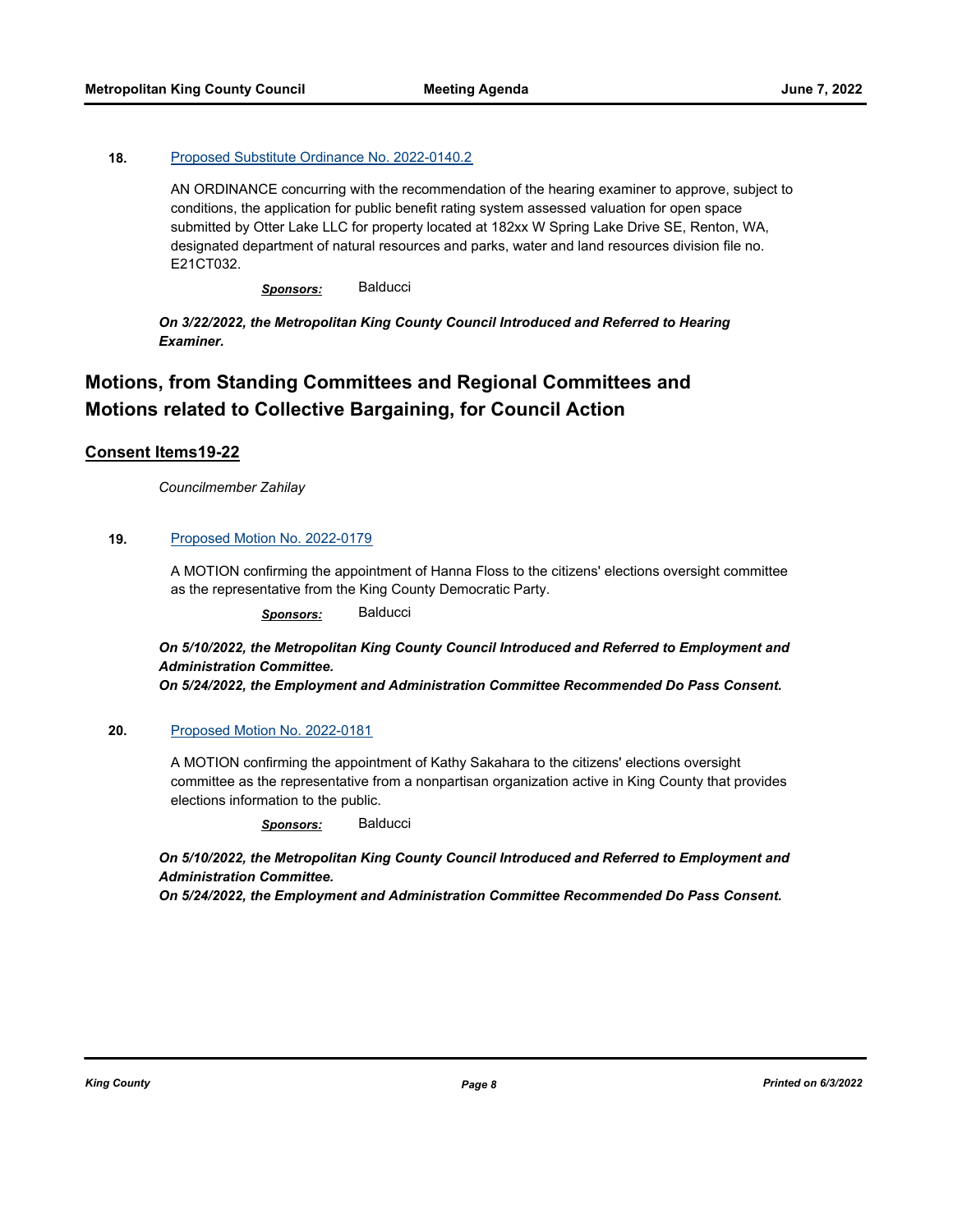A MOTION confirming the reappointment of Eliseo Juarez to the citizens' elections oversight committee as the representative of the Spanish-speaking community.

*Sponsors:* Dembowski

## *On 5/17/2022, the Metropolitan King County Council Introduced and Referred to Employment and Administration Committee.*

*On 5/24/2022, the Employment and Administration Committee Recommended Do Pass Consent.*

#### **22.** [Proposed Motion No. 2022-0193](http://kingcounty.legistar.com/gateway.aspx?m=l&id=/matter.aspx?key=23112)

A MOTION confirming the reappointment of Linda Grez to the citizens' elections oversight committee as a jurisdictional representative from a junior taxing district or a city with a population of under twenty thousand.

*Sponsors:* Perry

*On 5/17/2022, the Metropolitan King County Council Introduced and Referred to Employment and Administration Committee.* 

*On 5/24/2022, the Employment and Administration Committee Recommended Do Pass Consent.*

#### **Local Services and Land Use**

*Councilmember Perry*

#### **23.** [Proposed Substitute Motion No. 2022-0156.2](http://kingcounty.legistar.com/gateway.aspx?m=l&id=/matter.aspx?key=23027)

A MOTION relating to comprehensive planning, specifying the scope of work for the 2024 update to the King County Comprehensive Plan in accordance with K.C.C. 20.18.060.

### *Sponsors:* Perry

*On 4/5/2022, the Metropolitan King County Council Introduced and Referred to Local Services and Land Use Committee. On 4/26/2022, the Local Services and Land Use Committee Deferred. On 5/24/2022, the Local Services and Land Use Committee Recommended Do Pass Substitute.*

# **Reappointment Consent Agenda - Items 24-25**

*Councilmember Zahilay*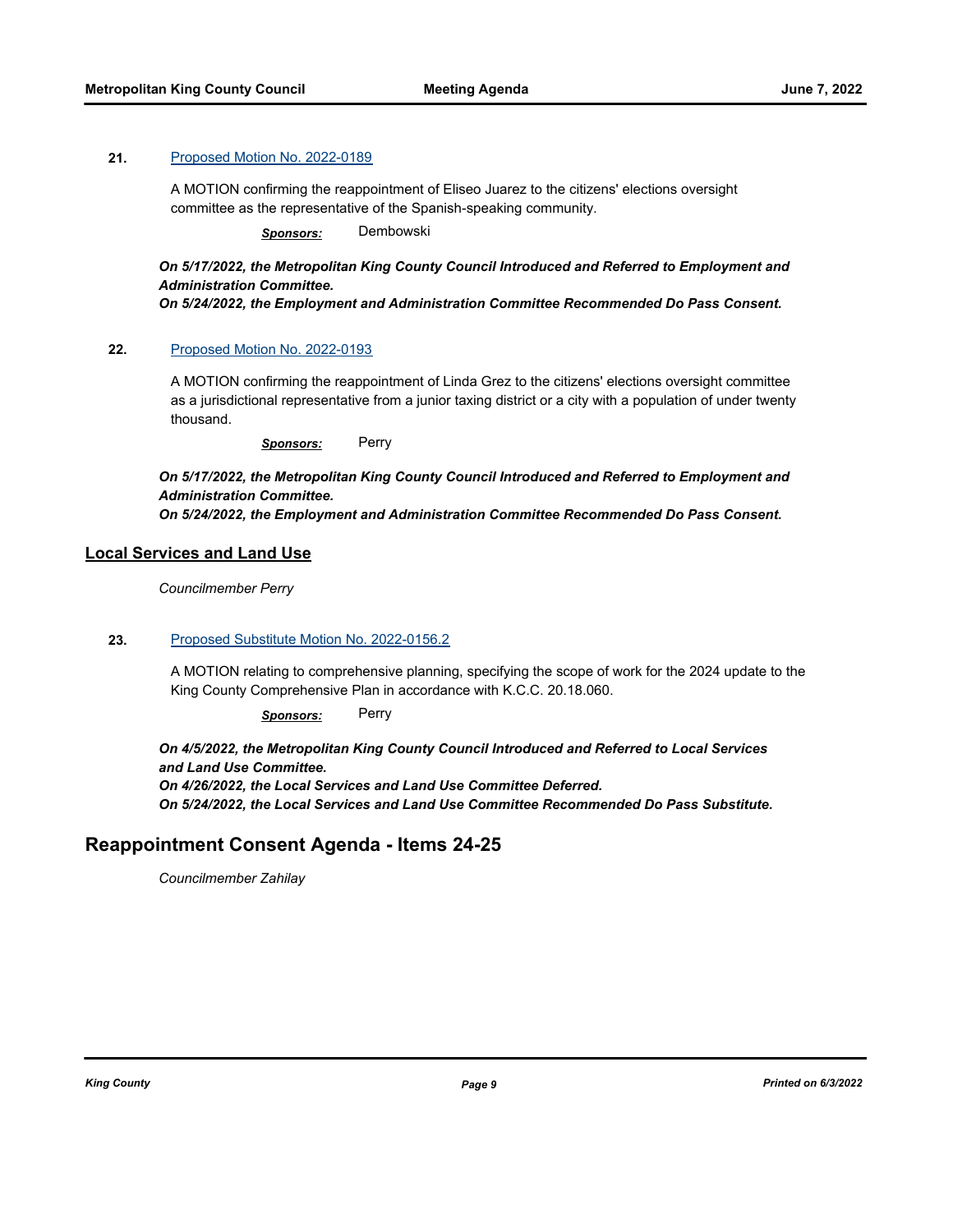A MOTION confirming the executive's reappointment of Al Guerra, to the King County gender identity and sexual orientation inclusion task force, as an at-large representative.

*Sponsors:* Kohl-Welles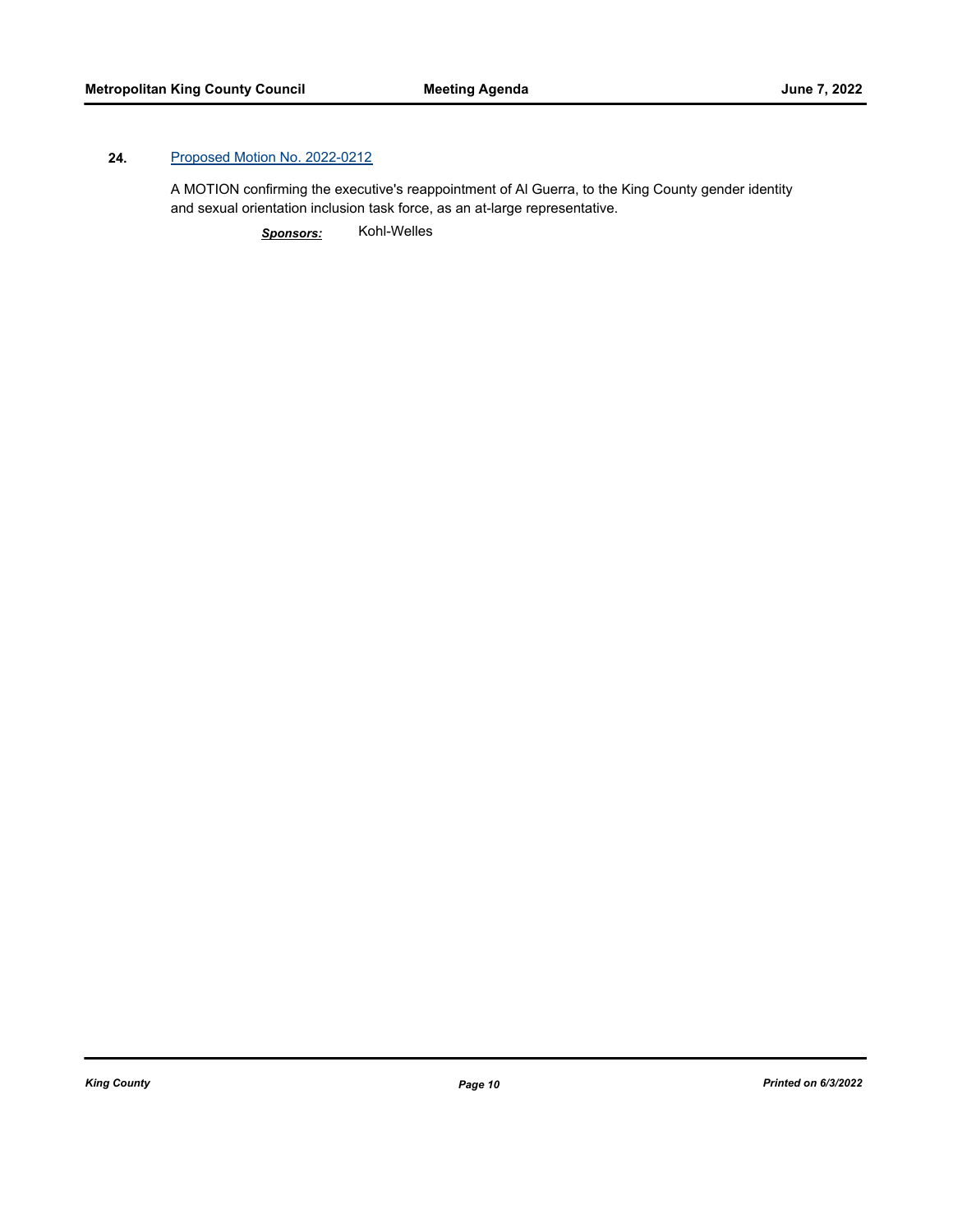A MOTION confirming the executive's reappointment of Elayne Wylie, to the King County gender identity and sexual orientation inclusion task force, as an at-large representative.

*Sponsors:* Kohl-Welles

# **First Reading and Referral of Ordinances**

#### **26.** [Proposed Ordinance No. 2022-0198](http://kingcounty.legistar.com/gateway.aspx?m=l&id=/matter.aspx?key=23124)

AN ORDINANCE relating to King County's open space system and adopting the King County Open Space Plan: Parks, Trails, and Natural Areas 2022 Update as a functional plan of the King County Comprehensive Plan and official county policy guiding the future of the county open space system; amending Ordinance 8657, Section 1, and K.C.C. 20.12.380 and repealing the King County open space plan attached to Ordinance 8657, as amended by Addendum 1 and Addendum 2, Ordinance 16857, Section 1, Attachment A to Ordinance 16857, Ordinance 18309 (part) and Attachment A to Ordinance 18309.

*Sponsors:* Dembowski

#### *First Reading and Referral to the Transportation, Economy and Environment Committee*

#### **27.** [Proposed Ordinance No. 2022-0200](http://kingcounty.legistar.com/gateway.aspx?m=l&id=/matter.aspx?key=23129)

AN ORDINANCE approving an application for current use assessment for either public benefit rating system or timber land, or both, submitted by Jean Lenihan for property located at 9713 SW 216th Street, Vashon, WA 98070, designated department of natural resources and parks, water and land resources division file no. E22CT001.

*Sponsors:* Balducci

### *First Reading and Referral to the Hearing Examiner*

#### **28.** [Proposed Ordinance No. 2022-0201](http://kingcounty.legistar.com/gateway.aspx?m=l&id=/matter.aspx?key=23130)

AN ORDINANCE approving an application for current use assessment for either public benefit rating system or timber land, or both, submitted by Development Services of America, Inc. for property abutting and north and east of the intersection of Wax Orchard Road SW and SW 232nd Street, Vashon, WA 98070, designated department of natural resources and parks, water and land resources division file no. E22CT002.

*Sponsors:* Balducci

#### *First Reading and Referral to the Hearing Examiner*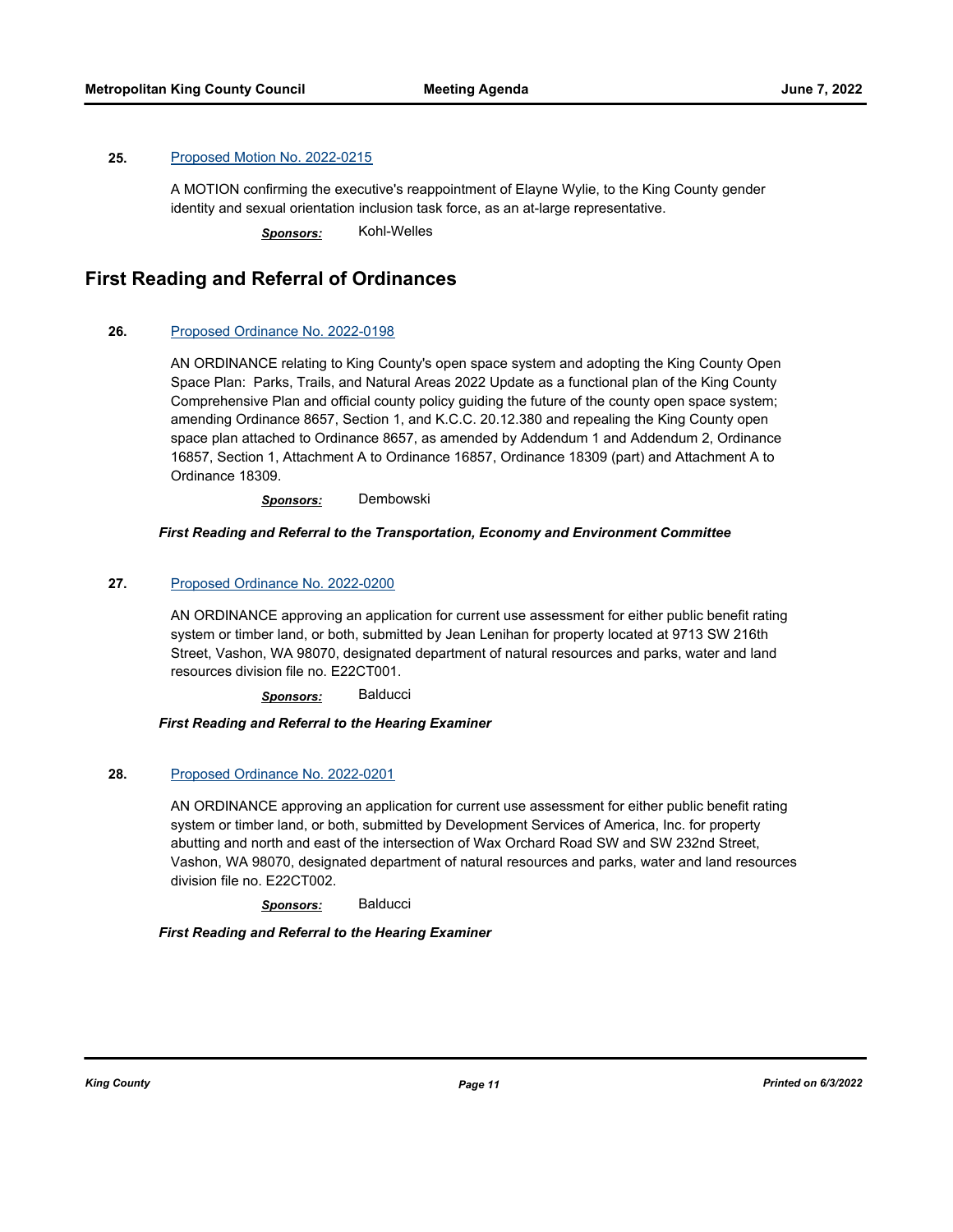### **29.** [Proposed Ordinance No. 2022-0202](http://kingcounty.legistar.com/gateway.aspx?m=l&id=/matter.aspx?key=23131)

AN ORDINANCE approving an application for current use assessment for either public benefit rating system or timber land, or both, submitted by Development Services of America, Inc. for property located at 11828 SW 232nd Street and 11819 SW 220th Street, Vashon, WA 98070, designated department of natural resources and parks, water and land resources division file no. E22CT002a.

*Sponsors:* Balducci

*First Reading and Referral to the Hearing Examiner*

#### **30.** [Proposed Ordinance No. 2022-0203](http://kingcounty.legistar.com/gateway.aspx?m=l&id=/matter.aspx?key=23133)

AN ORDINANCE approving an application for current use assessment for either public benefit rating system or timber land, or both, submitted by Nancy Jackson for property located at 22858 Old Mill Road, Vashon, WA 98070, designated department of natural resources and parks, water and land resources division file no. E22CT004.

*Sponsors:* Balducci

#### *First Reading and Referral to the Hearing Examiner*

#### **31.** [Proposed Ordinance No. 2022-0205](http://kingcounty.legistar.com/gateway.aspx?m=l&id=/matter.aspx?key=23144)

AN ORDINANCE relating to public transportation, revising rates of youth fare to zero; and amending Ordinance 13480, Section 2, as amended, and K.C.C. 4A.700.010, Ordinance 12643, Section 12, as amended, and K.C.C. 4A.700.450 and Ordinance 17935, Section 6, as amended, and K.C.C. 4A.700.820.

*Sponsors:* Upthegrove and Zahilay

**This is a dual referral first to the Regional Transit Committee and then to the Transportation, Economy and Environment Committee.**

**This is a nonmandatory referral to the Regional Transit Committee under K.C.C. 1.24.065.I as an issue that would benefit from interjurisdictional discussion.**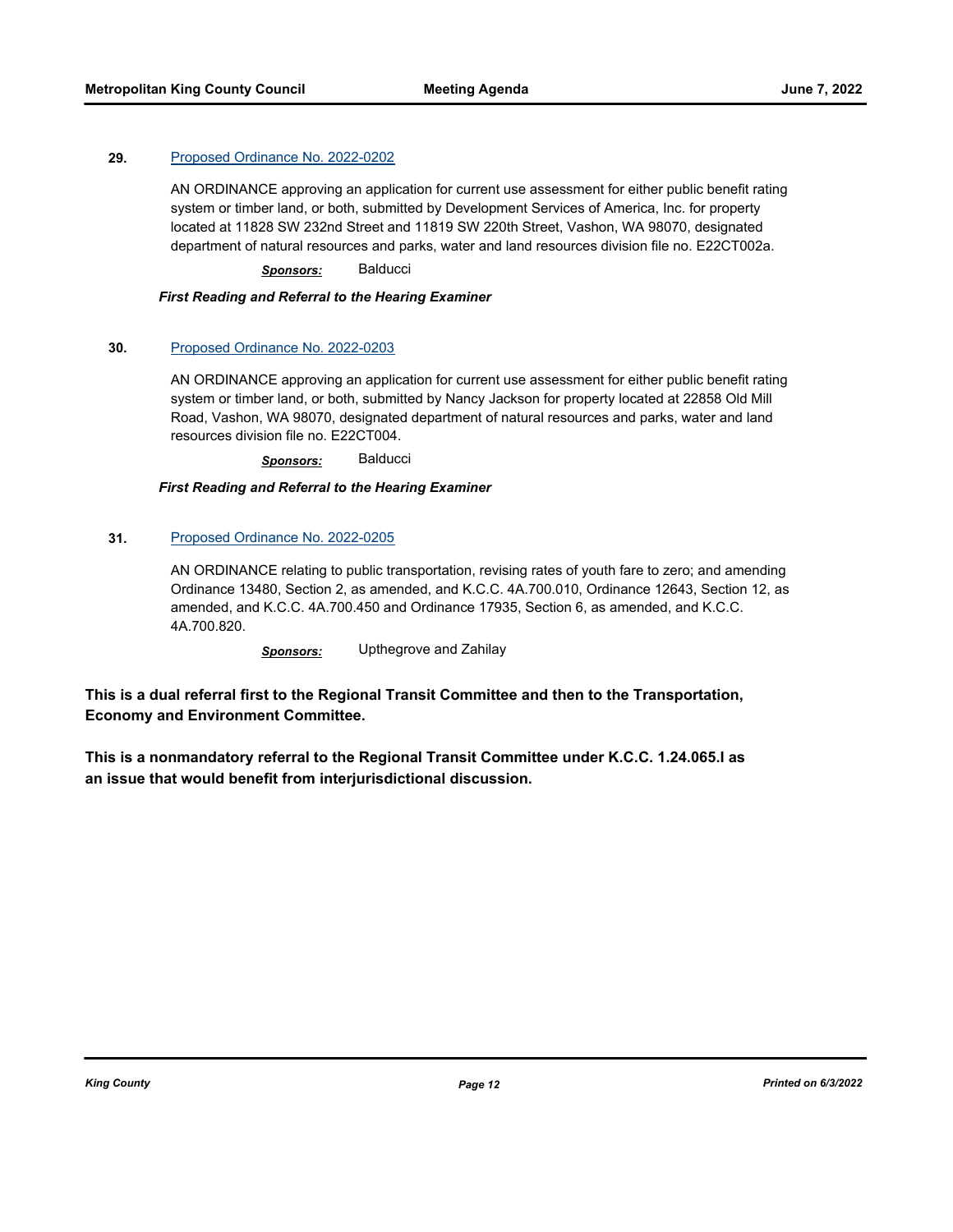# **First Reading and Referral of Motions**

#### **32.** [Proposed Motion No. 2022-0204](http://kingcounty.legistar.com/gateway.aspx?m=l&id=/matter.aspx?key=23139)

A MOTION requesting the executive convene a work group to advance efforts to integrate law and justice data in King County, requesting a publicly accessible dashboard including integrated law and justice data, and requesting an interim update and an implementation plan.

*Sponsors:* Dunn

#### *First Reading and Referral to the Law, Justice, Health and Human Services Committee*

### **33.** [Proposed Motion No. 2022-0208](http://kingcounty.legistar.com/gateway.aspx?m=l&id=/matter.aspx?key=23147)

A MOTION relating to the appointment of Anton Zgraggen to the board of commissioners of King County drainage district No. 2.

*Sponsors:* Upthegrove

#### *First Reading and Referral to the Local Services and Land Use Committee*

## **34.** [Proposed Motion No. 2022-0209](http://kingcounty.legistar.com/gateway.aspx?m=l&id=/matter.aspx?key=23148)

A MOTION requesting the executive explore procuring infant formula for distribution to qualifying King County residents, disseminate guidance to the public on how to navigate the infant formula shortage and provide a briefing to the council.

*Sponsors:* Dunn

*First Reading and Referral to the Law, Justice, Health and Human Services Committee*

#### **35.** [Proposed Motion No. 2022-0210](http://kingcounty.legistar.com/gateway.aspx?m=l&id=/matter.aspx?key=23149)

A MOTION confirming the executive's appointment of Sam Choi, to the King County gender identity and sexual orientation inclusion task force, representing Gay City.

*Sponsors:* Kohl-Welles

*First Reading and Referral to the Committee of the Whole*

#### **36.** [Proposed Motion No. 2022-0211](http://kingcounty.legistar.com/gateway.aspx?m=l&id=/matter.aspx?key=23150)

A MOTION confirming the executive's appointment of Christina Fogg, to the King County gender identity and sexual orientation inclusion task force, as the King County council representative.

*Sponsors:* Kohl-Welles

*First Reading and Referral to the Committee of the Whole*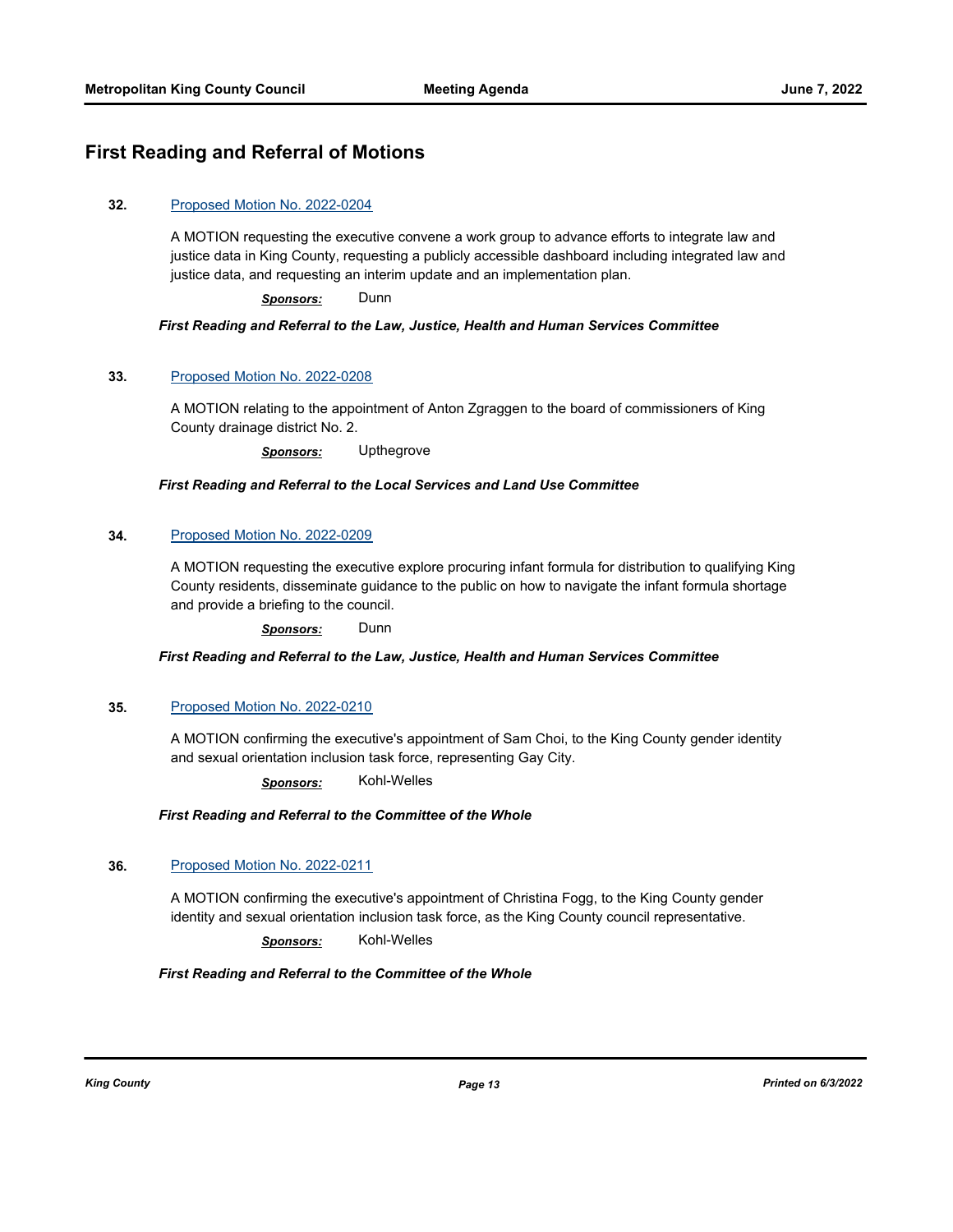A MOTION confirming the executive's appointment of Jose Romero, to the King County gender identity and sexual orientation inclusion task force, representing Pride Foundation.

*Sponsors:* Kohl-Welles

#### *First Reading and Referral to the Committee of the Whole*

#### **38.** [Proposed Motion No. 2022-0214](http://kingcounty.legistar.com/gateway.aspx?m=l&id=/matter.aspx?key=23153)

A MOTION confirming the executive's appointment of Agaiotupu Viena, to the King County gender identity and sexual orientation inclusion task force, representing the United Territories of Pacific Islanders Alliance (U.T.O.P.I.A.).

*Sponsors:* Kohl-Welles

#### *First Reading and Referral to the Committee of the Whole*

#### **39.** [Proposed Motion No. 2022-0217](http://kingcounty.legistar.com/gateway.aspx?m=l&id=/matter.aspx?key=23165)

A MOTION requesting the executive to develop a homeless encampment map and dashboard status report and to develop a comprehensive plan to remove homeless encampments.

*Sponsors:* Dunn

*First Reading and Referral to the Committee of the Whole*